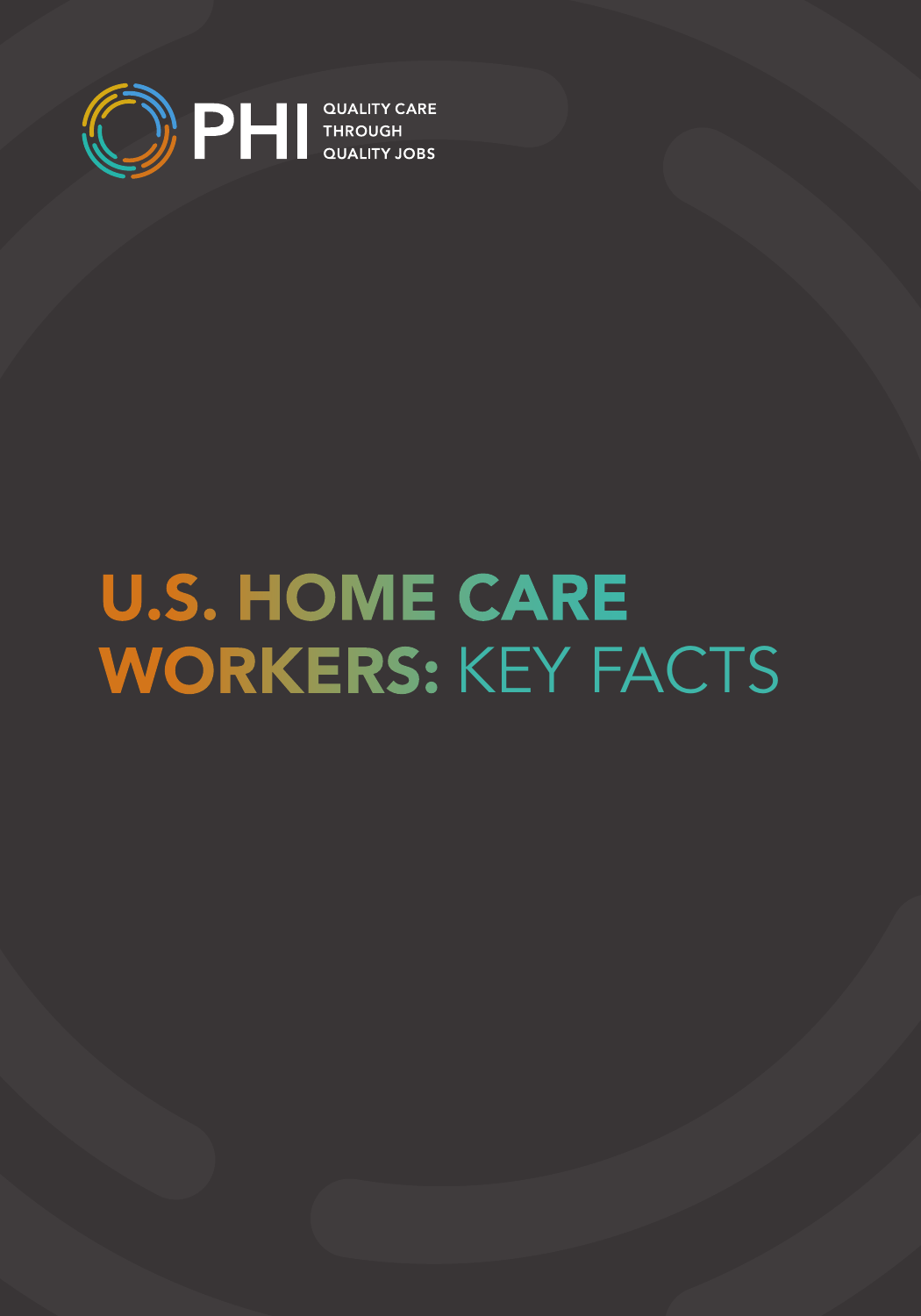# U.S. HOME CARE WORKERS

More than 2 million home care workers across the U.S. provide personal assistance and health care support to older adults and people with disabilities in home and community-based settings.<sup>1</sup>

The home care workforce—primarily comprised of women and people of color—has doubled in size over the past 10 years as the delivery of long-term services and supports has increasingly shifted from institutional settings, such as nursing homes, to private homes and communities. In coming years, the rapidly growing population of older adults will drive demand for home care workers even higher. By 2050, the population of people over the age of 65 will nearly double, from 47.8 million to 88 million.

Recruiting adequate numbers of home care workers to fill these jobs is becoming increasingly difficult, as evidenced by continual reports of workforce shortages.<sup>2</sup> One reason for the shortages is the poor quality of home care jobs: wages are low and access to employer-provided benefits is rare. With a median hourly wage of \$10.11 and work that is often part time or part year, home care workers earn on average \$13,300 annually. As a result, one in four home care workers lives below the federal poverty line (FPL) and over half rely on some form of public assistance.



Chart Source: PHI analysis of the American Community Survey, U.S. Census Bureau (2015). 2014 ACS 1-year PUMS. Retrieved from http://www.census.gov/programs-surveys/acs/data/pums.html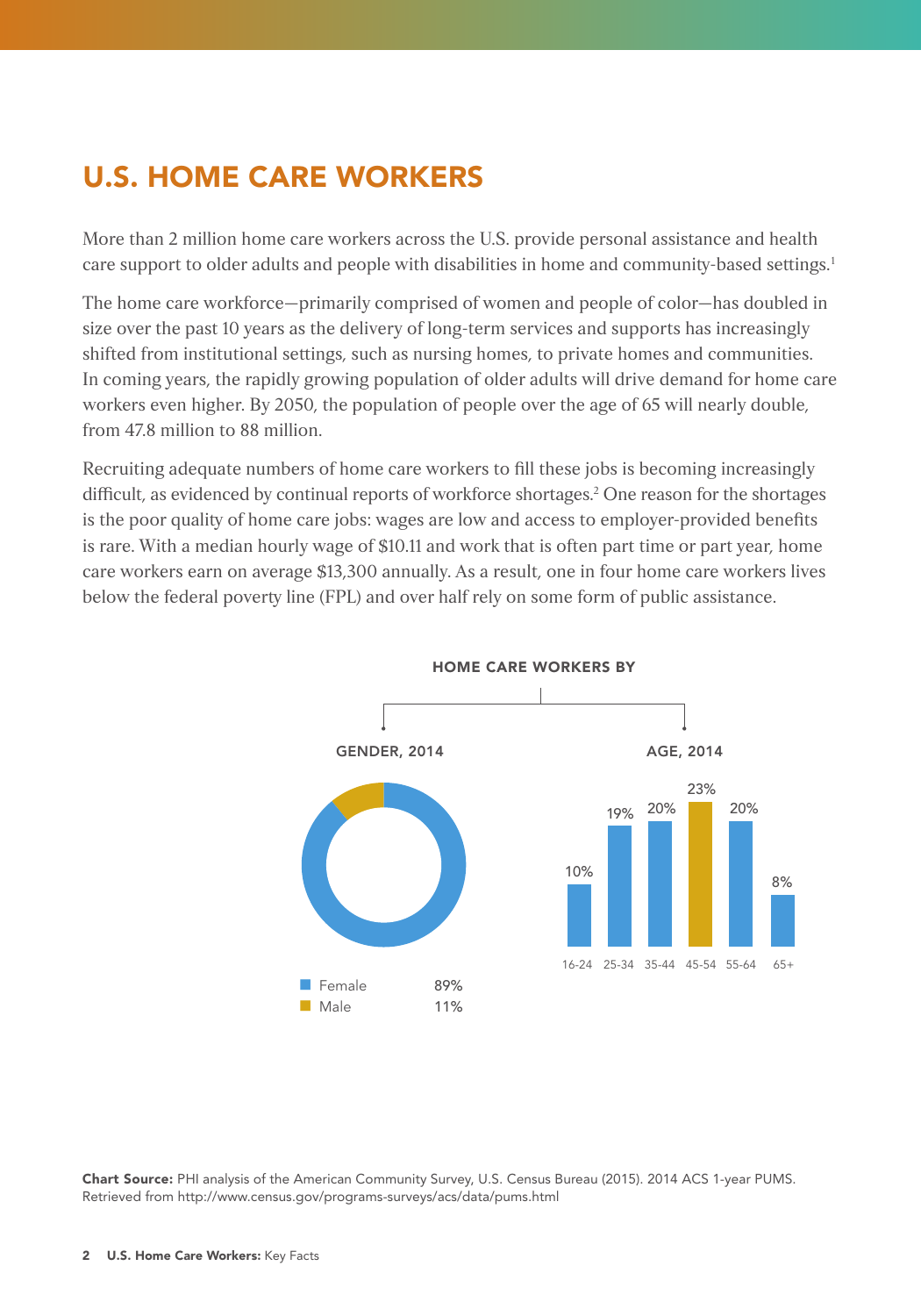### WHO ARE HOME CARE WORKERS?

- About 9 in 10 home care workers are women, and their median age is 45.
- While people of color make up one-fourth of the total U.S. workforce, they comprise more than half of the home care workforce.
- Over one-quarter of home care workers were born outside the United States. Nonetheless, nearly 90 percent are U.S. citizens.
- More than half of home care workers have completed no formal education beyond high school. Because home care requires little education, experience, or training, it is an accessible occupation for workers who encounter educational or language barriers when seeking employment.



Chart Source: PHI analysis of the American Community Survey, U.S. Census Bureau (2015). 2014 ACS 1-year PUMS. Retrieved from<http://www.census.gov/programs-surveys/acs/data/pums.html>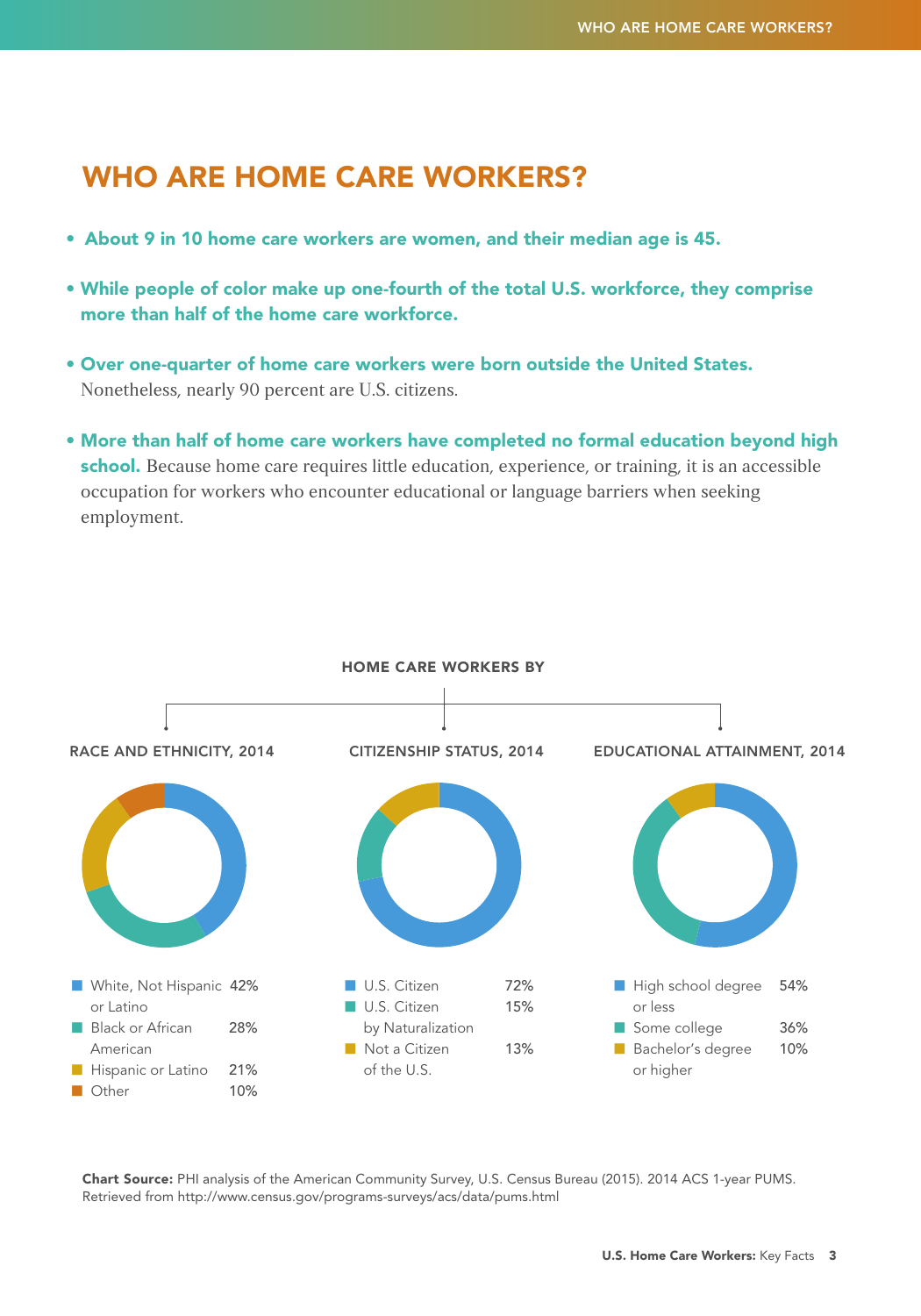### WHAT ARE HOME CARE JOBS?

Home care workers include personal care aides, home health aides, and nursing assistants who work in two industries: Home Health Care Services and Services for the Elderly and People with Disabilities. Home care work, regardless of occupational title, typically involves assistance with daily tasks such as eating, dressing, and bathing. In addition to assisting with these tasks, personal care aides provide social supports to help older adults and people living with disabilities remain active in their communities. Home health aides and nursing assistants perform some clinical tasks under the supervision of a licensed professional. (See end notes for detailed descriptions of home care industries and occupations.)

• The home care workforce has more than doubled in size over the past 10 years, from 700,000 in 2005 to over 1.4 million in 2015. Personal care aides accounted for 64 percent of total employment growth, which indicates demand for non-medical assistance is contributing the most to total home care employment growth.

PHI estimates that in addition to the home care workers tracked by the Bureau of Labor Statistics, approximately 800,000 independent providers are employed directly by consumers through publicly funded consumer-directed programs. These workers bring the total home care workforce to approximately **2.2 million workers.** 

• Home care jobs are largely government-funded. Of the Home Health Care Services industry's **\$71 billion in annual** revenue, 72 percent is paid for by public programs, primarily Medicare and Medicaid.3

#### HOME CARE WORKER EMPLOYMENT BY OCCUPATION 2005 TO 2015



#### HOME HEALTH CARE SERVICES REVENUE, BY SOURCE, 2014



Chart Sources: U.S. Department of Labor, Bureau of Labor Statistics, Occupational Employment Statistics (2016, March 30). May National Employment and Wage Estimates United States, 2005 to 2015. Retrieved from http://www.bls.gov/oes/#data

U.S. Census Bureau (2016, January 28). 2014 Service Annual Survey, Table 4: Estimated Sources of Revenue for Employer Firms: 2010 through 2014. Retrieved from <https://www.census.gov/services/index.html>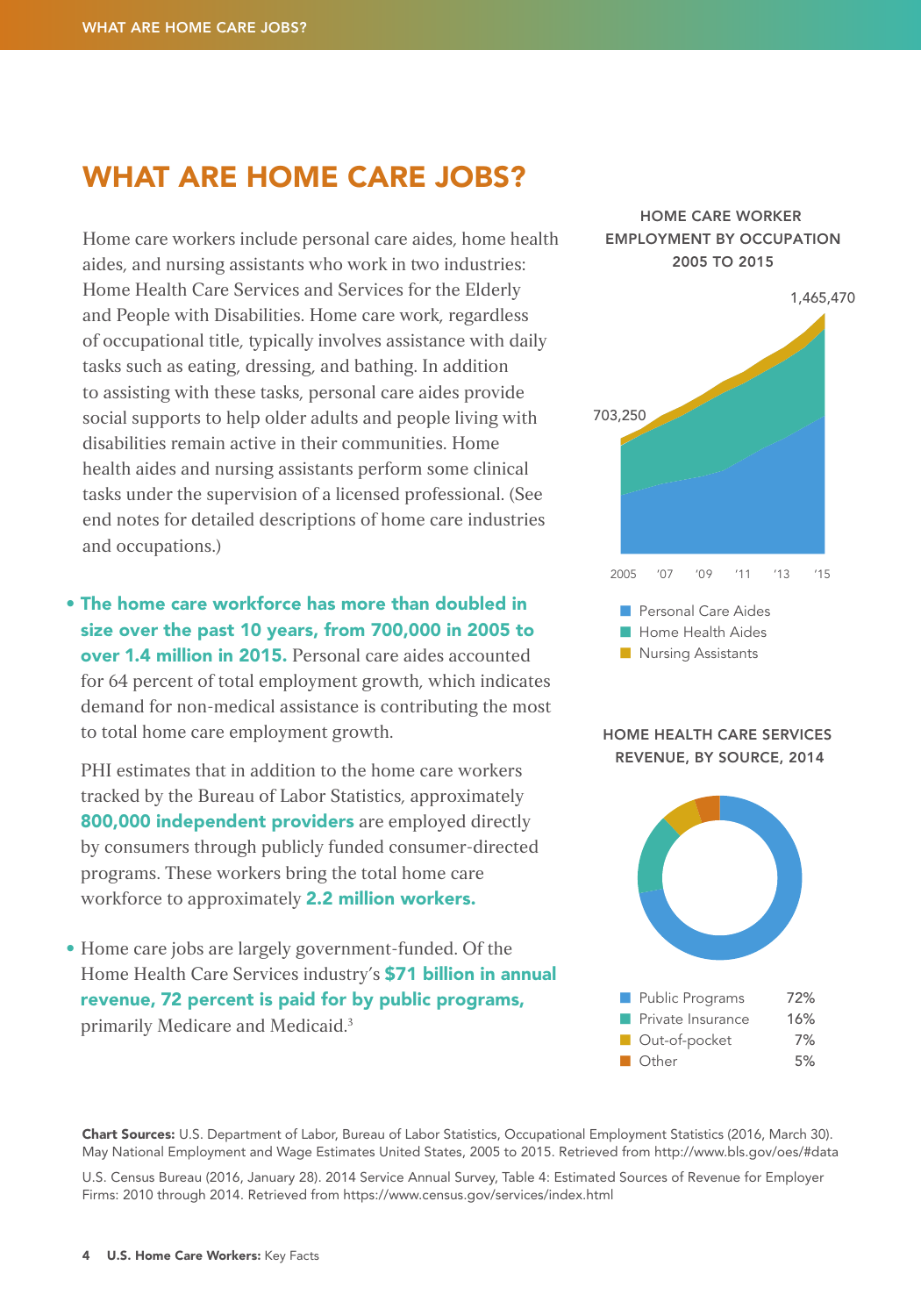## WHAT ARE THE CHALLENGES FOR THIS WORKFORCE?

- Home care worker wages have not kept up with inflation over the past 10 years: inflation-adjusted wages remained relatively stagnant, decreasing from \$10.21 in 2005 to \$10.11 in 2015.
- Two-thirds of home care workers work part time or for part of the year. Employment tends to be erratic because client care needs vary from a few hours a week to around the clock, and may change over time.
- **Because of low wages and inconsistent hours, home care workers earn a median annual** income of \$13,300.
- Low incomes mean high poverty rates: 24 percent of home care workers live in households below the federal poverty line, compared to 9 percent of all U.S. workers.



Chart Sources: U.S. Department of Labor, Bureau of Labor Statistics, Occupational Employment Statistics (2016, March 30). May National Employment and Wage Estimates United States, 2005 to 2015. Retrieved from http://www.bls.gov/oes/#data

PHI analysis of the American Community Survey, U.S. Census Bureau (2015). 2014 ACS 1-year PUMS. Retrieved from <http://www.census.gov/programs-surveys/acs/data/pums.html>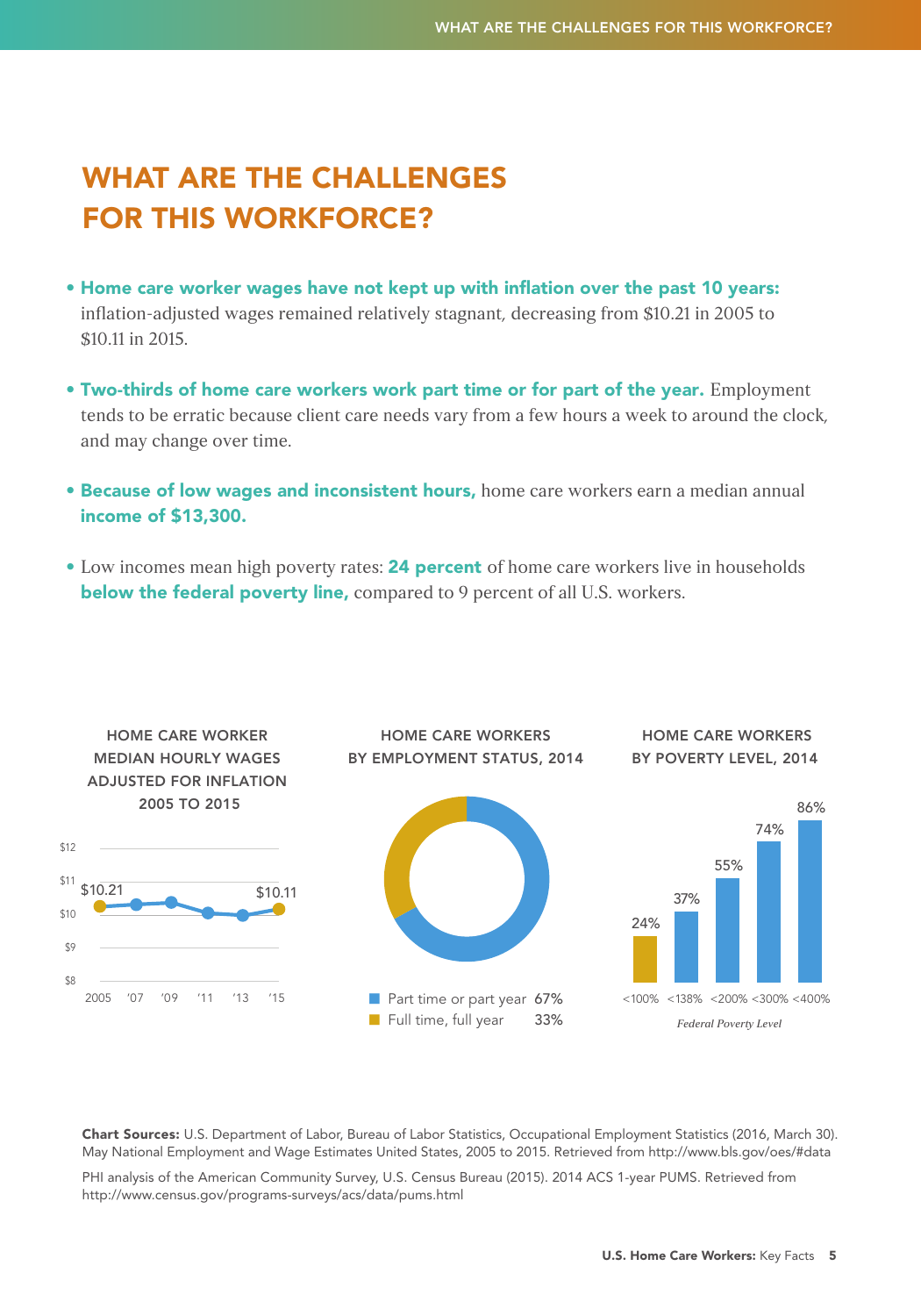- Because poverty rates are high among home care workers, **over half rely on some form** of public assistance.
- The uninsured rate among home care workers is 26 percent. Over one-third of home care workers rely on public health care coverage, most often Medicaid or Medicare.

Following implementation of the Affordable Care Act—which incentivized expanded health care coverage through Medicaid, employer-sponsored plans, and individual plans—the rate of health coverage for home care workers increased by 14 percent (from 2010 to 2014). Specifically, there was a 22 percent increase in coverage through individually purchased plans, and a 27 percent increase in Medicaid coverage among home care workers.



Chart Source: PHI analysis of the American Community Survey, U.S. Census Bureau (2015). 2014 ACS 1-year PUMS. Retrieved from<http://www.census.gov/programs-surveys/acs/data/pums.html>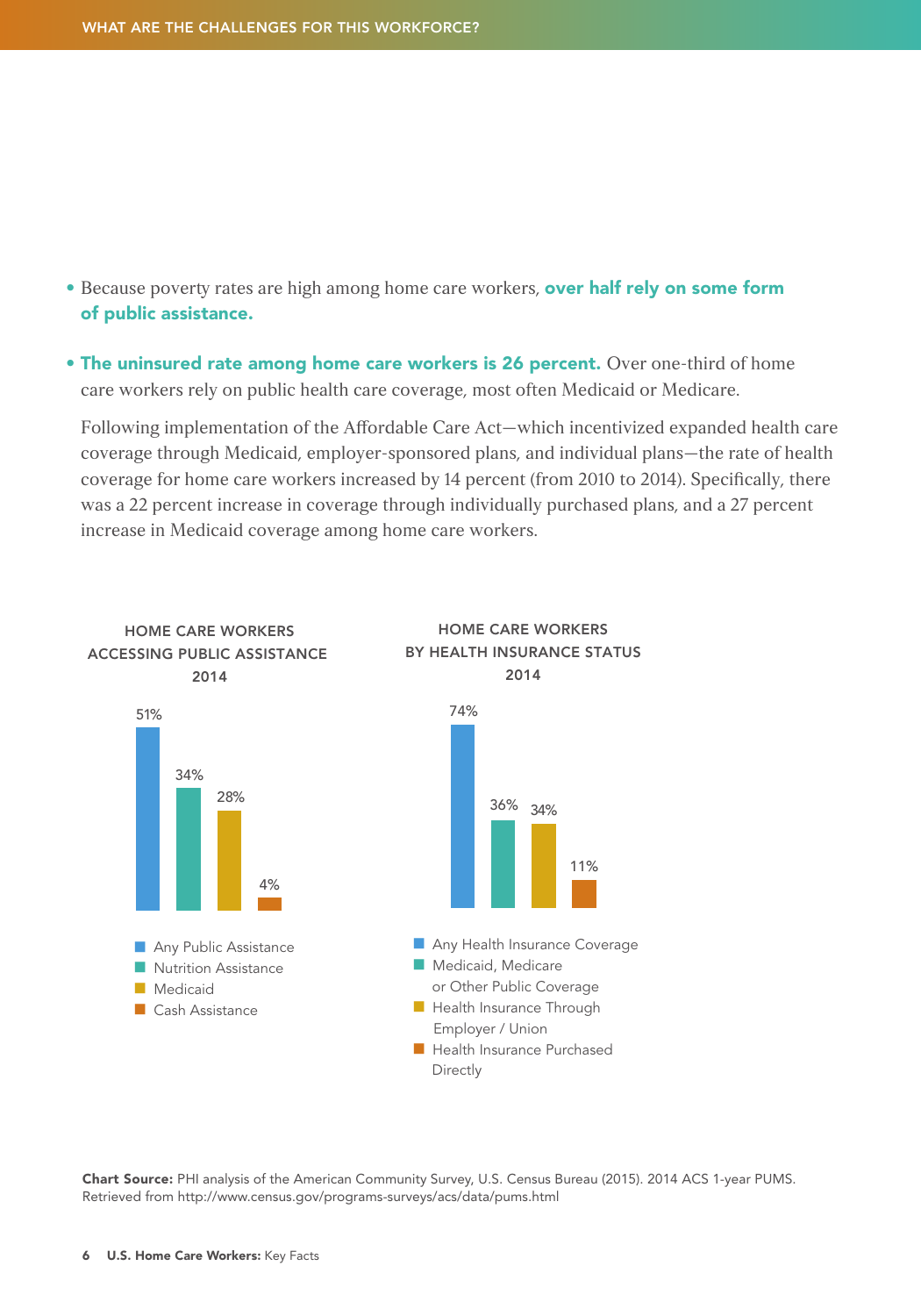# WHAT IS THE FUTURE DEMAND FOR HOME CARE WORKERS?

• From 2014 to 2024, home care occupations are projected to add more jobs than any other single occupation, with an additional 633,100 new jobs. Home care is also among the top 10 fastest-growing occupations.



### **DID YOU KNOW?**

The Bureau of Labor Statistics employment projection models account for recent industry and employment trends, not projected population growth of the older adult population. Because future population growth among older adults is expected to increase dramatically in the coming decades and a large percentage of older adults will receive home care, employment projections for home care occupations likely underestimate actual future employment growth.

Chart Source: U.S. Department of Labor, Bureau of Labor Statistics, Employment Projections Program (2015, December 8). National Employment Matrix, 2014-2024. Retrieved from:<http://www.bls.gov/emp>/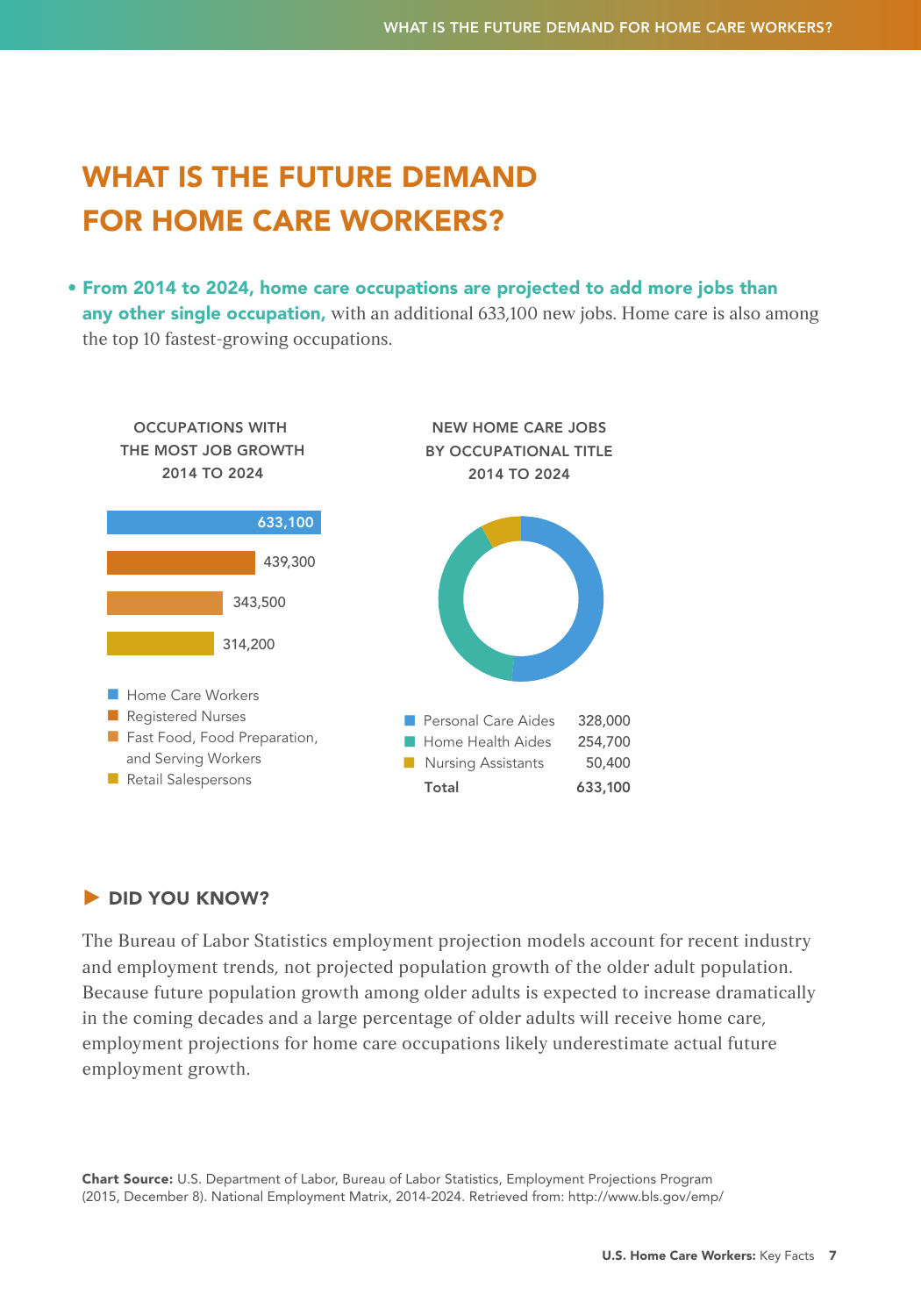• By 2050, the population of adults over the age of 65 is expected to almost double, growing from 47.8 million to 88 million. The number of adults over 85 is expected to more than triple over the same time

period, from 6.3 million to 19 million. Employment growth for home care workers is primarily driven by this demographic shift.

While the population of older adults is growing, the number of working-age adults is projected to stagnate. Currently, there are 32 working-age adults for every adult over 85. By 2050, that number will plummet to 12.

• Labor force participation among women ages 25 to 64, who currently make up 73 percent of the home care workforce, will increase by only 2 million in the next decade, compared to 6.3 million in the previous **decade.** This means that despite the growth in demand for home care workers, the pool of likely applicants will be considerably smaller from 2014 to 2024 than in the previous decade.

 With greater demand for home care services, and a labor force that is experiencing little growth, a significant care gap is emerging: insufficient numbers of workers to provide home care services. In this context, the issue of job quality becomes increasingly important. If the home care workforce is to grow, jobs will need to be more competitive, offering higher wages and improved working conditions.

PROJECTED POPULATION GROWTH BY AGE, 2015 TO 2050



WOMEN ENTERING THE WORKFORCE, AGES 25 TO 64



Chart Sources: U.S. Census Bureau (2015, March). Projections of the Size and Composition of the U.S. Population: 2014 to 2060 (USCB Publication No. P25-1143) Washington, D.C.: Colby, S., & Ortman, J. Retrieved from [http://www.](http://www.census.gov/population/projections) [census.gov/population/projections](http://www.census.gov/population/projections)/

U.S. Department of Labor, Bureau of Labor Statistics, Employment Projections Program (2015, December 8). National Employment Matrix, 2014-2024. Retrieved from: [http://www.bls.gov/emp/](http://www.bls.gov/emp)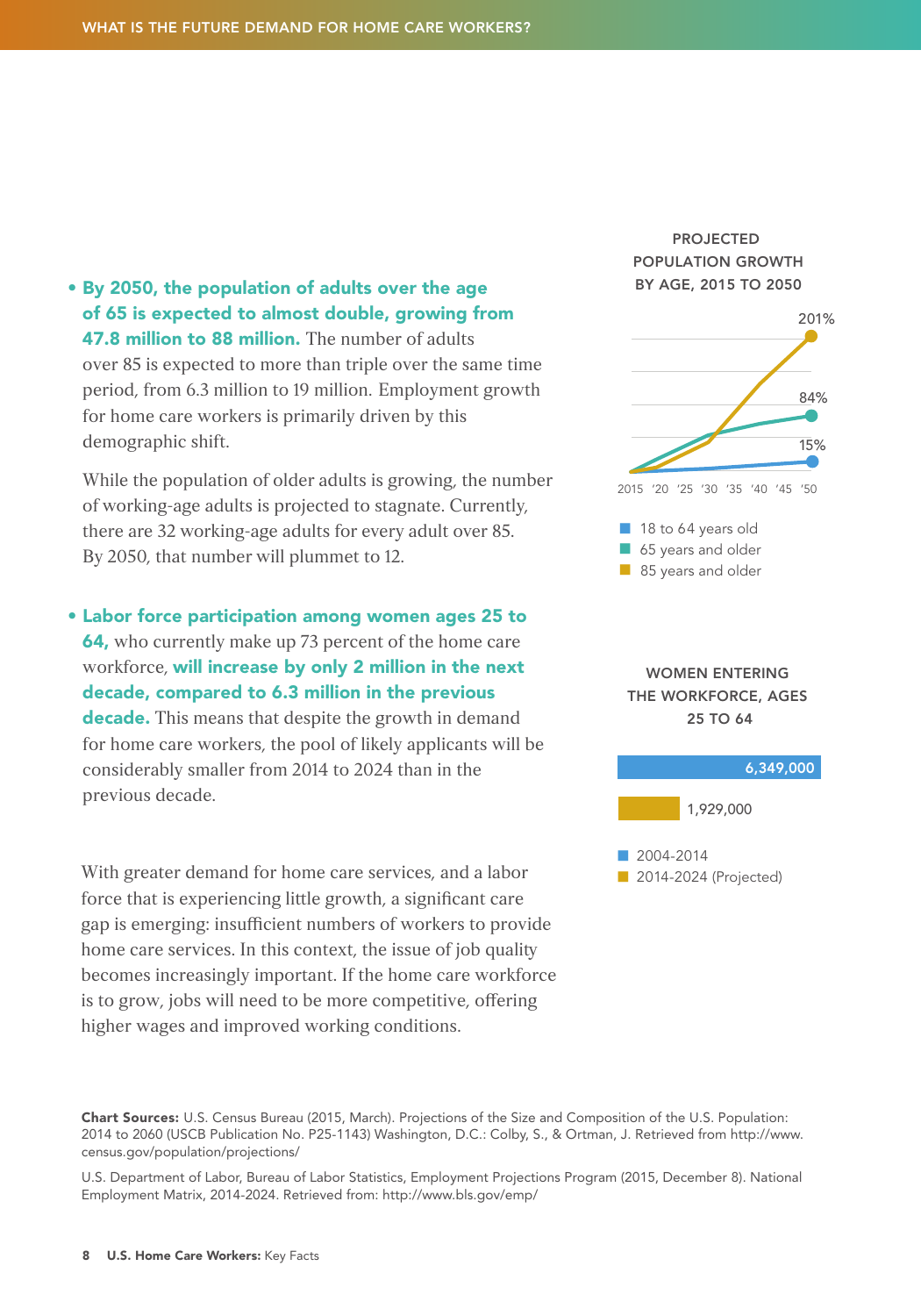# NOTES ON OCCUPATIONAL TITLES AND INDUSTRY CLASSIFICATIONS

#### OCCUPATIONAL TITLES

Home care worker occupational categories are defined by the Standard Occupational Classification (SOC) system developed by the Bureau of Labor Statistics (BLS) at the U.S. Department of Labor (DOL). Occupation definitions can be found at: http://www.bls.gov/SOC

| <b>TITLE</b>                                          | <b>OTHER TITLES</b>                                                                                                                                                               | <b>JOB DESCRIPTION</b>                                                                                                                                                                                                                                                                                                                                                                                                                                                                  |
|-------------------------------------------------------|-----------------------------------------------------------------------------------------------------------------------------------------------------------------------------------|-----------------------------------------------------------------------------------------------------------------------------------------------------------------------------------------------------------------------------------------------------------------------------------------------------------------------------------------------------------------------------------------------------------------------------------------------------------------------------------------|
| <b>Personal Care</b><br><b>Aides</b><br>(SOC 39-9021) | Personal Care Attendant.<br>Home Care Worker.<br>Personal Assistant.<br>and Direct Support<br>Professional (for<br>people with intellectual<br>and developmental<br>disabilities) | In addition to providing assistance with activities<br>of daily living (ADLs), personal care aides<br>often help with housekeeping chores, meal<br>preparation, and medication management. They<br>also help individuals go to work and remain<br>engaged in their communities.                                                                                                                                                                                                         |
| Independent<br><b>Providers</b>                       |                                                                                                                                                                                   | Independent providers resemble personal care<br>aides in their responsibilities. They are often<br>employed through Medicaid programs that offer<br>consumer-directed services. These programs<br>grant consumers varying degrees of control<br>over the hiring, scheduling, and paying of home<br>care workers. Because BLS OES employment<br>data is drawn from surveys of establishments,<br>independent providers are often not counted or<br>undercounted in employment estimates. |
| <b>Home Health</b><br><b>Aides</b><br>(SOC 31-1011)   | Home Hospice Aide,<br>Home Health Attendant                                                                                                                                       | In addition to providing assistance with a ADLs,<br>home health aides also perform clinical tasks<br>such as range-of-motion exercises and blood<br>pressure readings. They assist people under the<br>supervision of a nurse or therapist.                                                                                                                                                                                                                                             |
| <b>Nursing</b><br><b>Assistants</b><br>(SOC 31-1014)  | <b>Certified Nursing</b><br>Assistants, Certified<br>Nursing Aides, Nursing<br>Attendants, Nursing<br>Aides, Nursing Care<br>Attendants                                           | Nursing assistants primarily work in<br>institutional settings. In some states, nursing<br>assistant credentials are portable to home and<br>community-based settings, where they perform<br>essentially the same work as home health aides.                                                                                                                                                                                                                                            |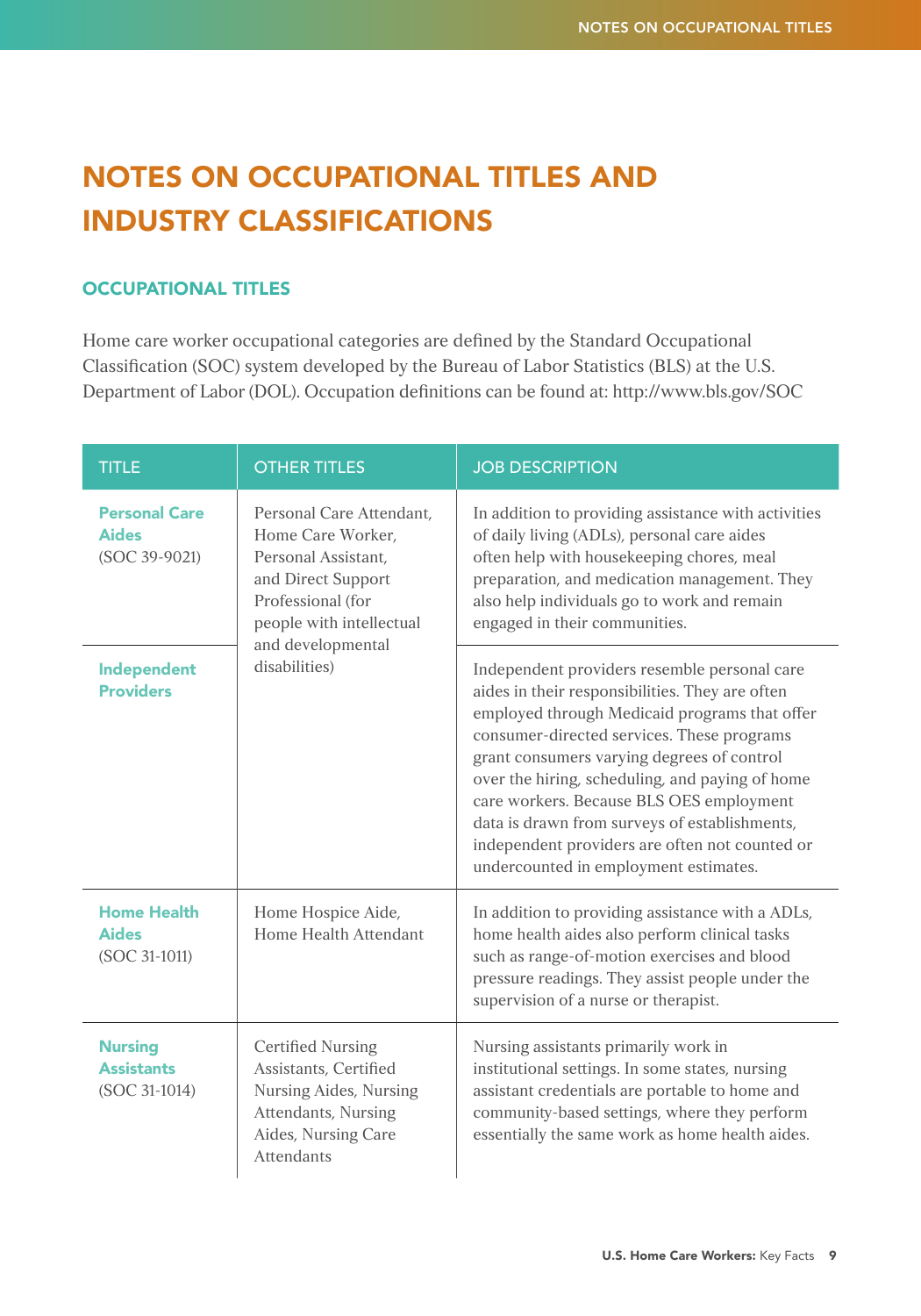#### HOME CARE INDUSTRIES

Home care industries are defined by the North American Industry Classification System (NAICS) developed by the Office of Management and Budget (OMB). Industry definitions can be found at [http://www.census.gov/eos/www/naics/](http://www.census.gov/eos/www/naics)

| <b>TITLE</b>                                                                                           | <b>ILLUSTRATIVE EXAMPLES</b>                                                                                                                                                                                                    | <b>INDUSTRY DESCRIPTION</b>                                                                                                                                                                                                                                                                                                                                                                                                                |
|--------------------------------------------------------------------------------------------------------|---------------------------------------------------------------------------------------------------------------------------------------------------------------------------------------------------------------------------------|--------------------------------------------------------------------------------------------------------------------------------------------------------------------------------------------------------------------------------------------------------------------------------------------------------------------------------------------------------------------------------------------------------------------------------------------|
| <b>Home Health</b><br><b>Care Services</b><br>(NAICS 621610)                                           | Home health care agencies,<br>Visiting nurse associations,<br>In-home hospice care services                                                                                                                                     | Includes establishments that provide<br>at-home services such as skilled<br>nursing, personal care, homemaking,<br>companionship, physical therapy,<br>medical social services, medication<br>management, medical equipment and<br>supplies, counseling, 24-hour home care,<br>occupational and vocational therapy,<br>dietary and nutritional services, speech<br>therapy, audiology, and high-tech care,<br>such as intravenous therapy. |
| <b>Services for</b><br>the Elderly and<br><b>Persons with</b><br><b>Disabilities</b><br>(NAICS 624120) | Non-medical home care<br>providers, homemaker<br>service providers, self-help<br>organizations, activity centers<br>for older adults and people<br>with disabilities, companion<br>service providers, adult day<br>care centers | Includes establishments that engage in<br>providing nonresidential social assistance<br>services to improve the quality of life<br>for older adults, persons diagnosed with<br>intellectual and developmental disabilities,<br>or persons with disabilities. Services<br>they offer include day care, nonmedical<br>personal care or homemaker services,<br>social activities, group support, and<br>companionship.                        |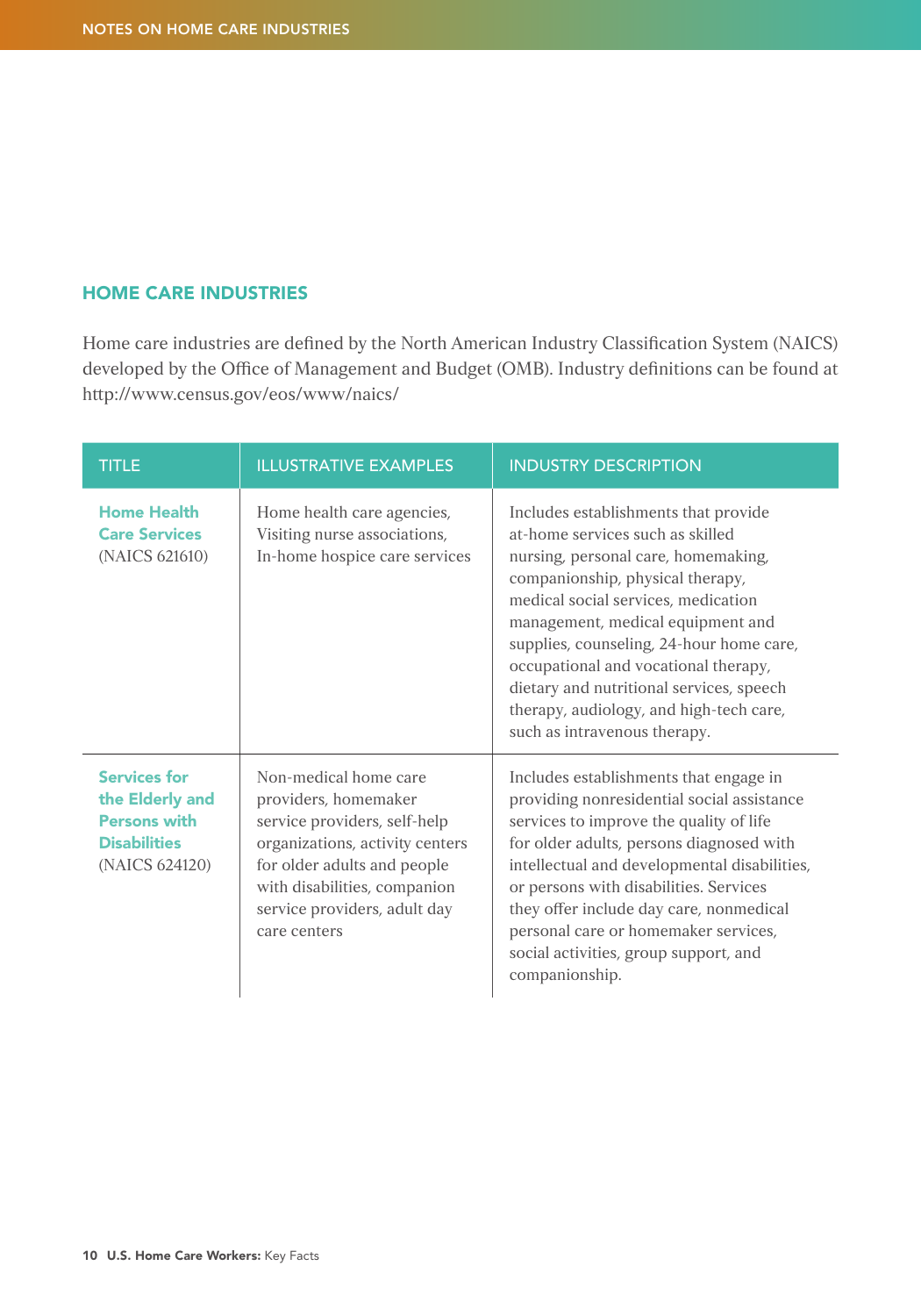### DATA SOURCES

Wage data are from the current and archived estimates of the U.S. Department of Labor, Bureau of Labor Statistics (BLS), Occupational Employment Statistics (OES) Program, available at: http://www.bls.gov/oes/#data. Data prior to 2012 refers to "Nursing Aides, Orderlies, and Attendants" (SOC code 31-1012); data from 2012 and the following years refers to the new occupational title "Nursing Assistants" (SOC code 31-1014).

The Consumer Price Index (CPI) for urban wage earners and clerical workers (1982-84=100) was used to adjust wages for inflation. CPI data can be found at [http://www.bls.gov/cpi/](http://www.bls.gov/cpi)

The number of Independent Providers employed in publicly funded long-term care programs was estimated using PHI's original research, gathered through consultation with state officials. State-specific counts of independent providers can be found at [http://phinational.org/](http://phinational.org/policy/states) [policy/states](http://phinational.org/policy/states)

Statistics relating to direct care worker demographics and employment and income characteristics are based on PHI analysis of the U.S. Census Bureau, American Community Survey 2014 1-Year Public Use Microdata Sample (PUMS), with statistical programming and data analysis provided by Carlos Figueiredo.

### ENDNOTES

1. Home care workers are a segment of the much larger direct care workforce, which provides care in a variety of settings including nursing care facilities, assisted living facilities, group homes, intermediate care facilities, and hospitals. The total number of workers across all industries tracked by the Bureau of Labor Statistics, plus PHI estimates of independent providers, is 4.4 million.

2. See a sampling of stories in press from New Jersey (http://www.courierpostonline.com/story/ news/health/2016/03/17/home-health-careminimum-wage-low-pay/81279586/), Minnesota

(http://www.publicnewsservice.org/2016-05-16/ health-issues/advocates-say-better-pay-could-helphome-care-provider-shortage/a51863-1), and Iowa (http://wcfcourier.com/news/local/direct-carecrisis-topic-of-hawkeye-discussion/article\_5f1f5f67- 2157-5236-9209-38db336bd467.html).

3. Revenue breakdown is only available for the Home Health Care Services Industry. The Quarterly Services Survey Overview does not collect data from firms classified under Services for the Elderly and People with Disabilities.